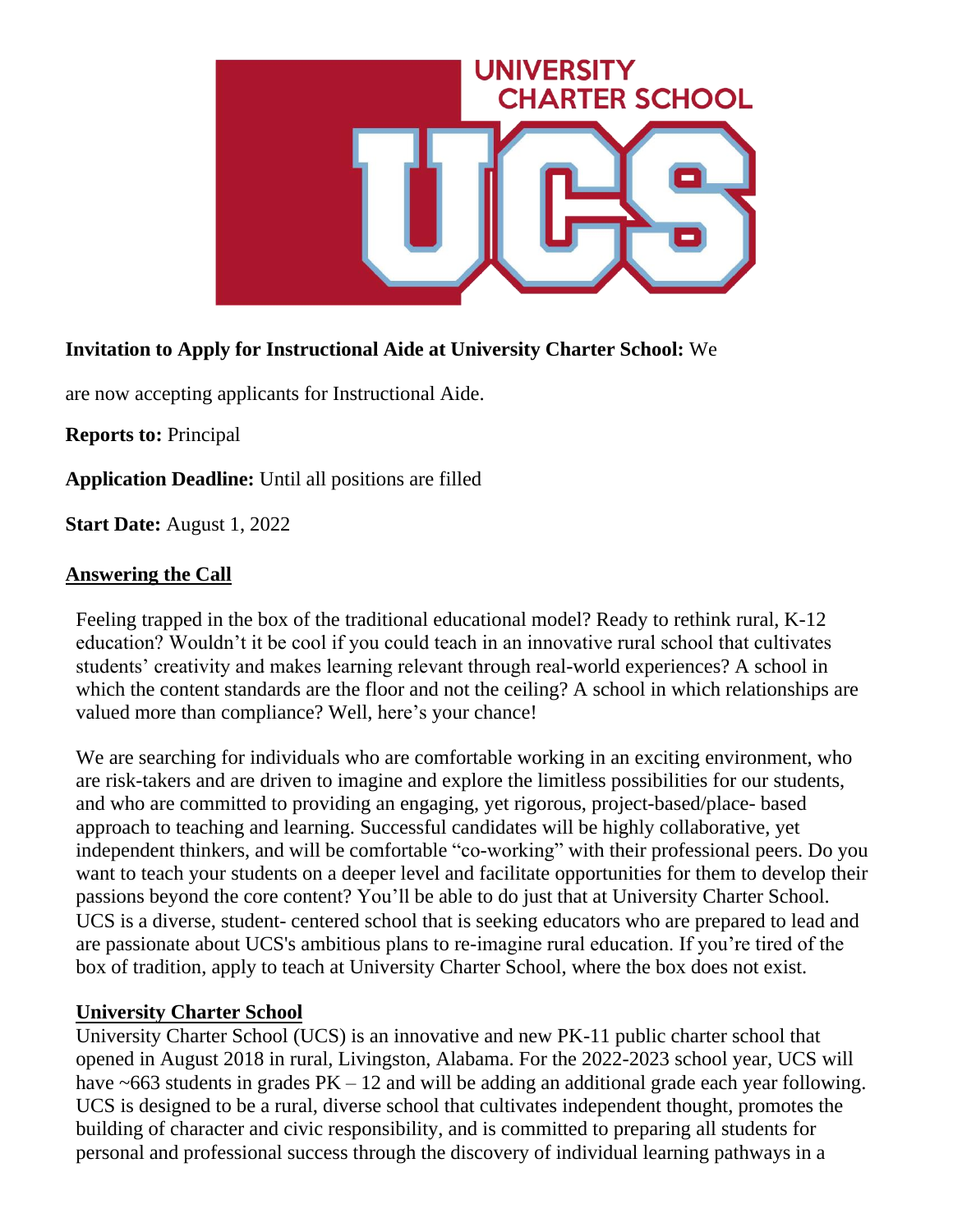rigorous and integrated Science, Technology, Reading, Engineering, Arts, and Mathematics (STREAM) focused, project-based and place-based curriculum. The vision of University Charter School is to become a rural model for producing adaptable learners that have a strong sense of place, mission, and rural identity, and who recognize the value of collaboration within a school, across a community, and between diverse rural regions. Our graduates will be prepared to continually meet the demands of an ever changing economy and will be perceived as community leaders and catalysts for meaningful change. We see UCS as a purposeful, place- based, and collaborative pathway to encourage growth and retention in and to restore relevance to our rural community.

UCS is strategically and intentionally located on the campus of the University of West Alabama and was created in partnership with the University of West Alabama. UCS faculty and students will leverage the assets of the University through hands-on partnerships and academic projects with participating colleges and divisions that span health care, education, and the arts, to name a few.

UCS's approach to education is unique in a number of ways:

- **Location:** The school's location on the University of West Alabama campus in rural Sumter County, Alabama, will provide students with the opportunity to build rich and ongoing relationships with each other and benefit from the programs and opportunities available on campus and in our community. Sumter County, our rural community, has been challenged by a lack of high quality educational opportunities, a decline in overall child well-being, high poverty rates, high unemployment rates, low per capita income, and depopulation. UCS was created out of a partnership between the University of West Alabama and a rural, impoverished community in an effort meet the educational needs of the children. By nurturing the diversity of a divided community, UCS presents a solution to the unique educational challenges that face rural communities by providing a blueprint for others to follow, as well as presents opportunities to demonstrate and implement PK-12 best practices in a rural setting.
- **Curriculum:** UCS's curriculum is project-based and place-based, which will provide students with real-world local connections to what they are learning in school. Students will also have the autonomy to direct their course of study, allowing them to pursue academic work and projects that inspire them.
- **Diverse by Design** Last but not least, UCS will ensure that a diverse group of students can take advantage of all of the opportunities this school will offer.

### **Roles and responsibilities**

The Instructional Assistant provides support to the instructional program within the assigned classroom with specific responsibility for working with individual and/or small groups of students; and providing clerical support to teacher/s. Instructional Assistants must enter data into school software programs for individual students. They indulge in adapting classroom activities for the purpose of reinforcing classroom goals and objectives. The Instructional Assistant must assist with weekly planning of instruction. Instructional Assistants receive their daily instructions from teachers, and they assist teachers in handling individual students and groups of students by imparting lessons. They assist young students with assignments and manage student behavior within a classroom and on the playground. It is also the duty of an Instructional Assistant to handle ancillary work such as creating materials for class instruction. They also help Lead teachers in managing students during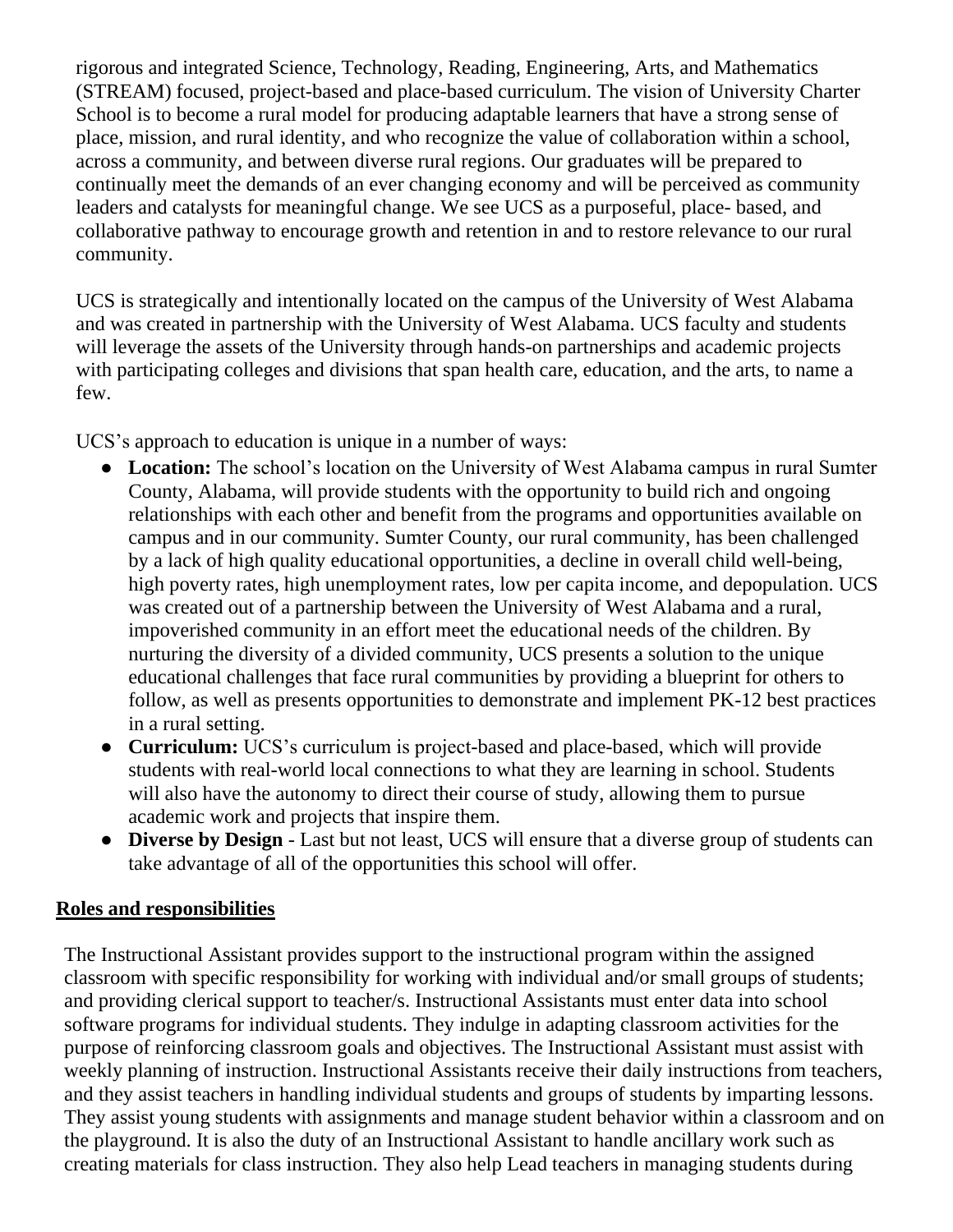activities such as sports, and field trips

- Adapts classroom activities, assignments and/or materials under the direction of a supervising teacher (e.g. reinforcement of individualized education program (IEP) goals and objectives, etc.) for the purpose of supporting and reinforcing classroom objectives as well as providing an opportunity for all students receiving special services to participate in classroom activities.
- Provides progress monitoring services and Tiered intervention services to students under the guidance of the supervising teacher and the RTI plan.
- Provides, under the supervision of assigned teacher, instruction to students in a variety of individual and group activities (e.g. math groups, science experiments, reading, behavioral skills, daily living skills, writing, verbal skills, sensory room activities, social skills training, etc.) for the purpose of reinforcing instructional objectives; implementing individual plans; and enhancing opportunities for all students to succeed.
- Supports teachers in the administration of tests as well as completion or review of school work.
- Assists medically fragile students with physical disabilities for the purpose of maintaining students' personal hygiene.
- Assists students with special needs in the areas of grooming, community accessibility and other appropriate areas (that is feeding, brushing teeth, toileting, diapering, transferring students using wheelchairs to and from bus and activities incorporated in the daily routine as assigned by the supervising teacher) for the purpose of assisting students with their individual needs.
- Attends meetings and in-service presentations (e.g. emergency procedures, training modules, system & local professional development, etc.) for the purpose of gaining information relative to job functions.
- Collaborates with supervising teacher(s) or other staff as assigned for the purpose of communicating information, resolving issues, and providing services in compliance with established guidelines.
- Confers with teachers (special education and/or inclusion teacher) on a regular basis for the purpose of accountability and assisting in evaluating student progress and/or implementing IEP objectives.
- Implements, under the supervision of assigned teacher, behavioral intervention plans (BIP) for the purpose of presenting and/or reinforcing learning skills, concepts, strategies, etc.
- Maintains materials for the purpose of ensuring students are prepared for instruction.
- Monitors students with special needs across all settings (e.g. classroom, field trips, lunchroom, playground, during life enrichment activities, etc.) for the purpose of providing a safe and positive learning environment.
- Performs record keeping, data collection and clerical functions (e.g. checking papers, maintaining daily logs, etc.) for the purpose of supporting the teacher in providing necessary records/materials.
- Responds to emergency situations (e.g. students that are: running, fighting, displaying inappropriate behavior, etc.) for the purpose of resolving immediate safety concerns.
- Maintain confidentiality.
- Be regular and punctual in attendance.
- Maintain proper and professional relationships with students and other employees.
- Perform duties in a manner that will promote good public relations.
- Establish a positive relationship with parents, co-workers, volunteers and other visitors
- Work collaboratively with colleagues and community partners in a co-taught, interdisciplinary instructional setting
- Attend and participate in planning sessions and professional development (March-July 2018)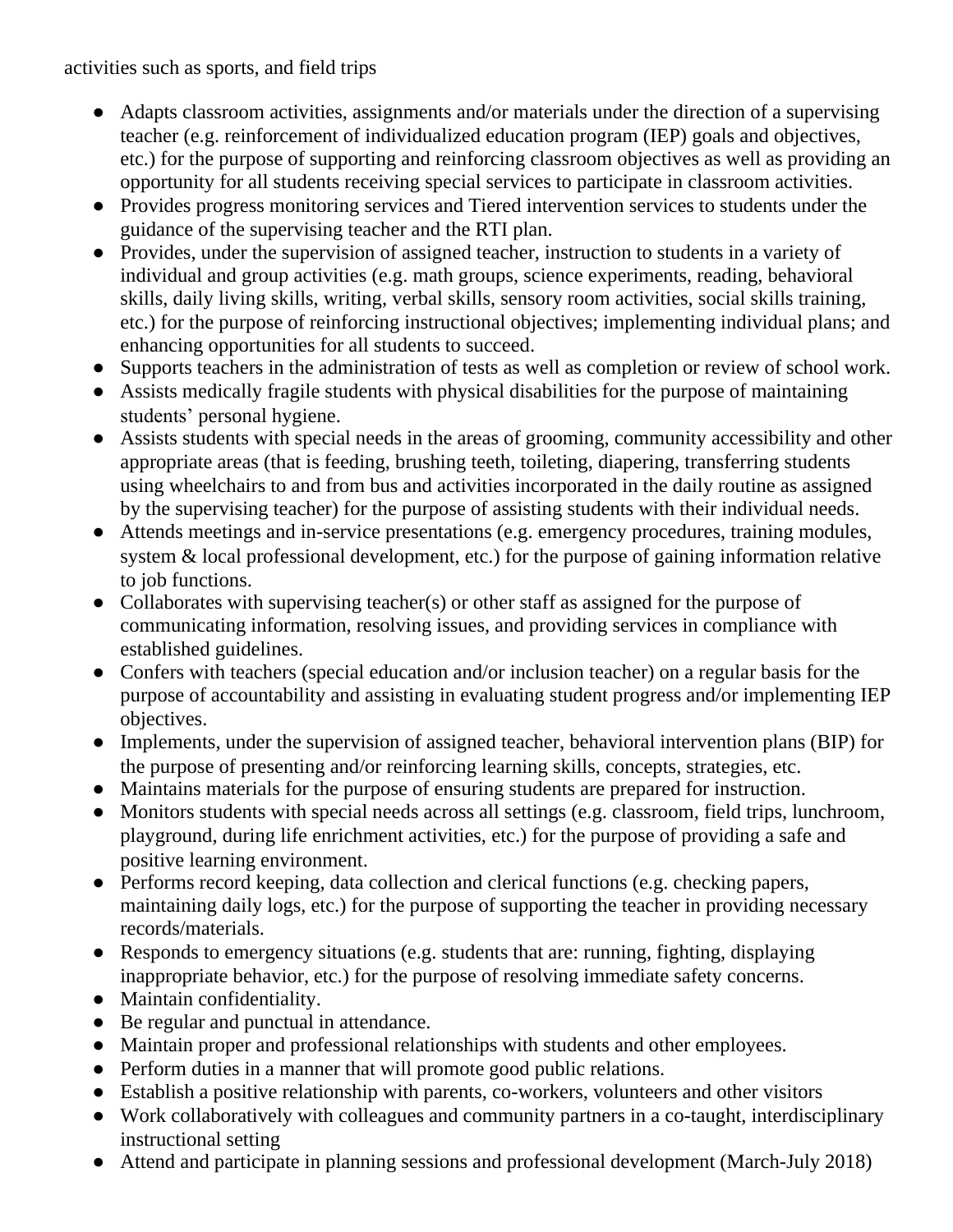- Develop meaningful and supportive relationships with students through a positive youth development lens
- Develop and maintain positive relationships and communication with parents and families
- Performs other related duties as assigned and deemed necessary by the Principal to meet the needs of the UCS community
- **●** Assume other duties as assigned by supervisor.
- Bring your "A game" and have fun. It's what we do at University Charter School

## **Qualifications**

The strongest candidates will have the following certifications, skills, and experiences:

- Educational Requirements:
	- o Must hold an Associate's Degree (or)
	- o Have completed a minimum of 48 semester hours of study at a regionally accredited institution of higher education (or)
	- o Have successfully completed the Alabama State Board of Education approved WORKKEYS test.
- Good physical and emotional health, including
- Ability to lift as well as to implement a behavioral management program with students of varying ages and sizes.
- Effective interpersonal communication skills.
- Such alternatives to the above qualifications as the Board of Directors may find appropriate and acceptable

# **Salary and benefits**

UCS offers a competitive salary dependent upon degree, licensure and experience and comprehensive benefits package including State health insurance and retirement.

# **Apply**

If your experiences and passion make you a great fit for the role, please complete an application. UCS uses an online application system designed to be an easy and efficient way for you to apply. All available positions are listed in [TeachInAlabama.](https://ats1.atenterprise.powerschool.com/ats/app_login?COMPANY_ID=00008500) Applicants interested in vacancies with UCS must complete an online application. If selected for a position, additional information is required including a background check/fingerprint review, proof of citizenship, and valid identification.

# **Online Application Instructions**

# **First Time Users**

**Step 1:** Go to Applicant Login

**Step 2:** Click on Create an Account

**Step 3:** Select a Username and Password. You will use this login information any time you want to apply.

**Step 4:** Build an application by clicking on the Create Application link. This application can be